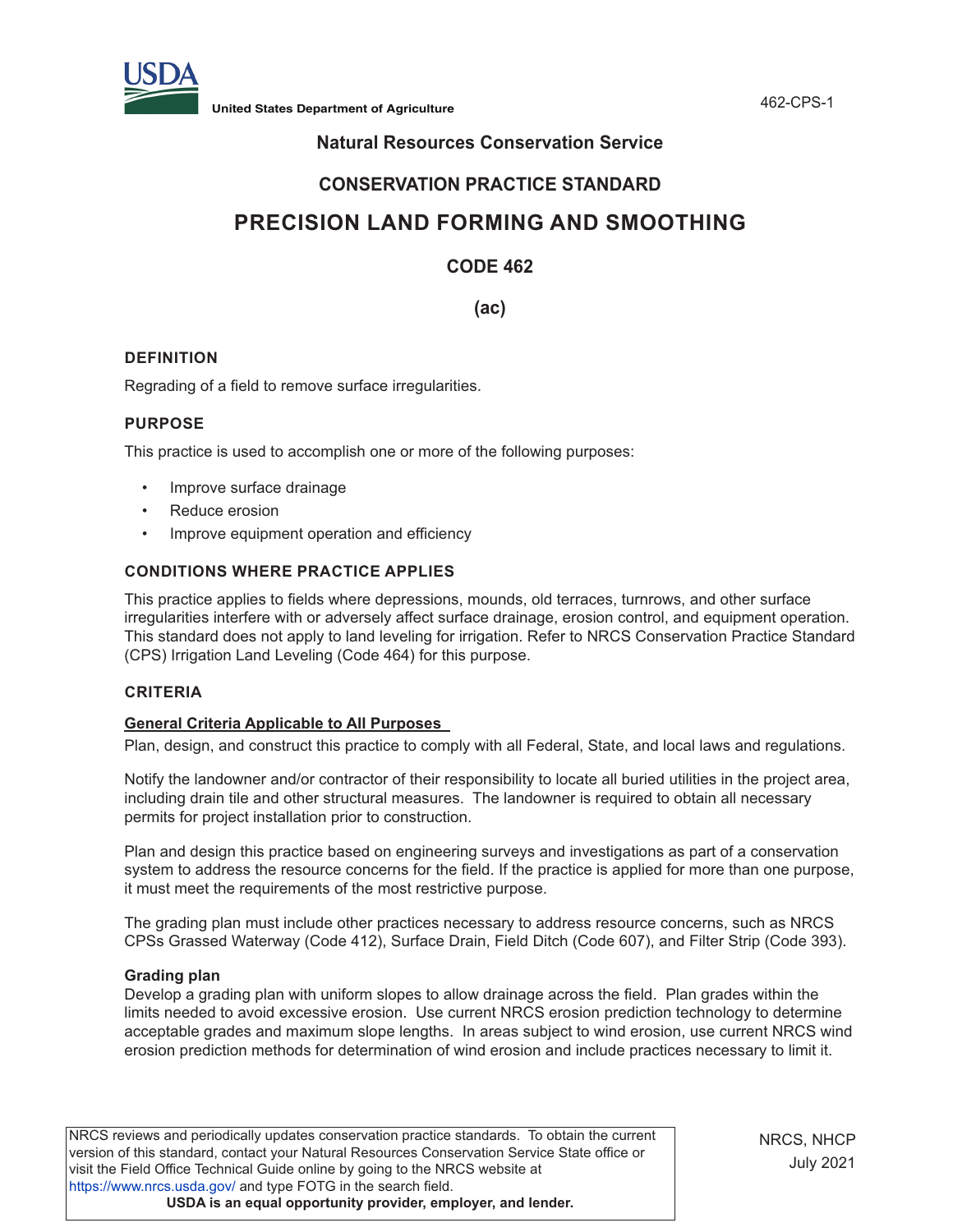Avoid reverse grades. Short level sections are permissible. Remove irregularities to the extent needed for the planned land use. When the elevational differences between two field plots exceeds 1 foot, include a permanent grassed or soil border between the plots.

The soil in fields where this practice is applied must be of sufficient depth and suitable texture to accommodate the planned land use after the practice is applied. If this cannot be achieved the area should be topsoiled to a depth consistent with the planned land use.

#### **Cut and fill computations**

Balance cuts and fills for the grading plan. Include any fill or excavation necessary for ditches, pads, and roadways that are part of the plan. Grade tolerances for final grades must meet the requirements of the planned land use.

#### **Surface drainage**

Precision land forming and smoothing systems must include drainage practices for handling runoff without excessive erosion. Designs must include features to carry runoff to a stable outlet.

#### **Erosion and dust control**

Plan construction operations to limit erosion and dust generation. Include any practices necessary during earth moving activities to control erosion and dust and adverse effect on adjacent areas.

# **CONSIDERATIONS**

This practice can affect the water budget, especially volumes and rates of runoff, infiltration, deep percolation, and evaporation. This includes effects on wetlands and wildlife as well as ground water recharge. Consider these effects when designing the practice and include any mitigation actions that may be necessary in the final plans.

Consider effects on soil health and soil erosion due to physical disturbance of the soil and take the necessary steps to minimize such disturbance.

Consider temporary vegetation for cropland and permanent vegetation for noncropland. Refer to NRCS CPSs Cover Crop (Code 340) and Critical Area Planting (CPS 342), respectively.

Earth moving activities can uncover saline or other toxic soils. Consider how these soils will be removed, reburied, mitigated, or otherwise safely disposed of so that crop or forage production is not adversely impacted.

# **PLANS AND SPECIFICATIONS**

Provide plans and specifications that describe the requirements for applying the practice to achieve its intended purpose. As a minimum, include—

- A plan view showing the location and extent of the practice.
- A grading plan showing final grades and cut and fill quantities.
- Typical cross sections.
- Details for any other conservation practices to be installed.

# **OPERATION AND MAINTENANCE**

Prepare a written operation and maintenance (O&M) plan for the landowner to ensure that the practice functions as intended. As a minimum, the O&M plan must include—

- Annual inspections and after significant storm events to ensure that planned grades and contours are maintained.
- Timely repair of any damages found.